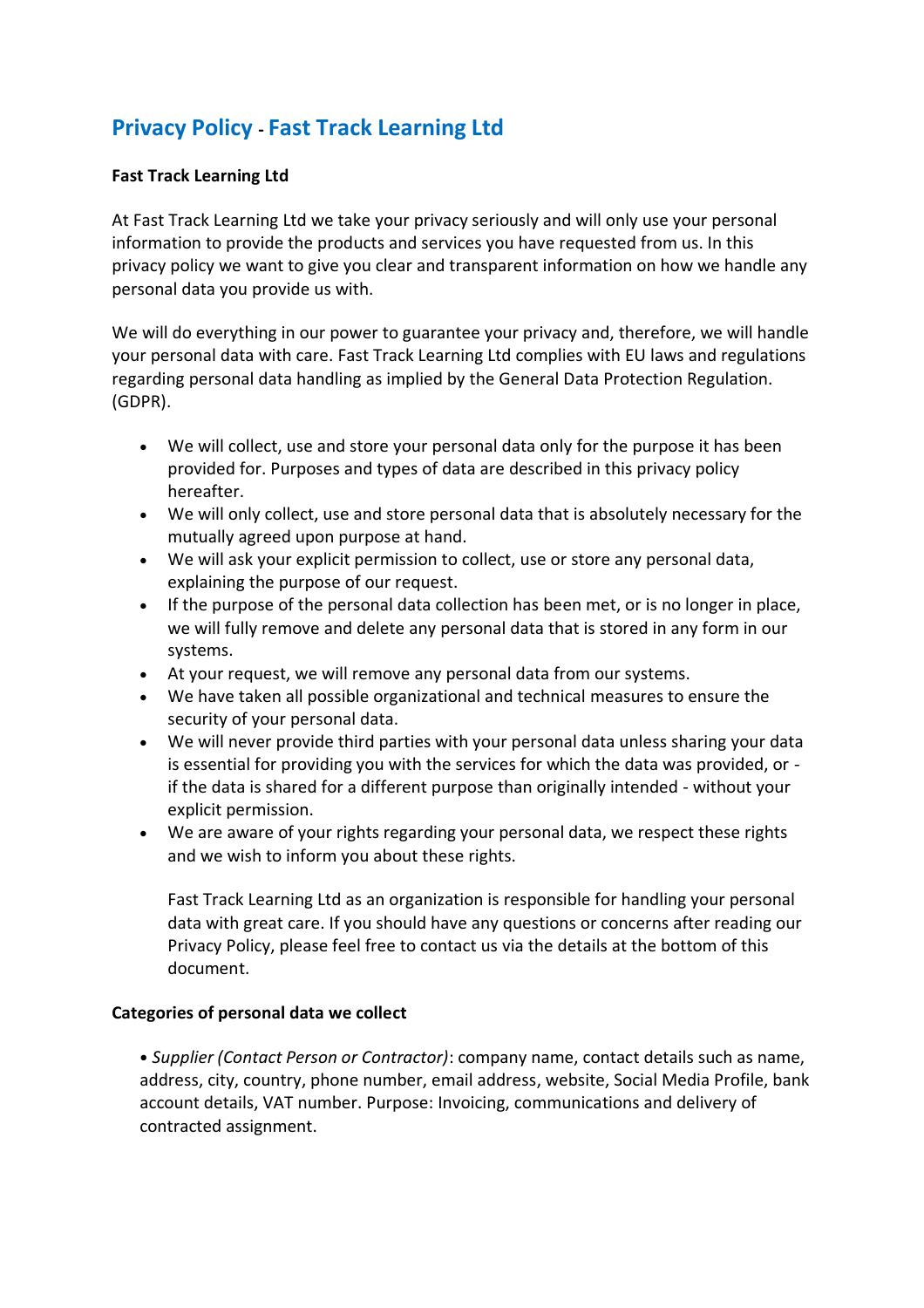- *Client (Contact Person or Contractor): participants in online training sessions*: company name, name, city, country, phone number, email address, function, website, Social Media Profile, bank account details, VAT number & portrait picture (always optional and with explicit permission from individual). Purpose: Delivery of contracted contract Assignment, Invoicing, PO numbers, Internal Documents.
- *Client (Participants in Face-to Face & Online Training): coachees*: name, city, country, phone number, email address, company, function, personal information coaching, assessment data, hours of coaching, skype/zoom ID, LinkedIn profiles, Portrait picture, background information, assessment data, coaching notes. Purpose: Participating in online and/or F2F training sessions (coaching programs), BPS & FOF.
- *Blog/Newsletter and/or email marketing subscribers*: name, email address, company name. Purpose: Subscription for blog and marketing newsletters & event announcements/invitations.
- *Prospective Clients, stakeholder/lobby-contacts and interested parties:* name, company, phone number, email address. Purpose: Business development & Coaching Proposals.
- *Freelance Contractor:* name, phone number, email address, banking details, VAT number, picture, professional background information, LinkedIn Profiles, skype/zoom ID, Biographies, invoices. Purpose: delivery of assignments as contracted by Fast Track Learning Ltd.
- *Job applicants:* name, email address, phone number, CV, city, country, LinkedIn, zoom/skype ID, portrait picture, personal information/background. Purpose: communication regarding job application process.
- *Employee & Freelance Staff*: name, address, city, country, email address, phone number, job description, copy passport, BSN number, portrait picture, banking details, CV, timesheets, LinkedIn profile, skype/zoom id, bank details, IP Address. Purpose: Job contract, payment of salary, presence on website Fast Track Learning Ltd in the 'our team' section, presence on Proposals PPT/PDF, emails, phone calls and meetings, zoom/skype meetings.

## **Third parties**

The data that you have provided may be handled by third parties only if and as necessary for providing the services as described above.

We use third parties for the following purposes (please click on the link of the respective companies to view their privacy policies):

- Informing and preparing coaches, facilitators, trainers, virtual meeting producers, project managers and support staff hired on a freelance basis to contribute to the delivery of the services agreed upon
- Sharing documents in a cloud-based system [\(Dropbox\)](https://www.dropbox.com/privacy)
- Hosting training sessions and meetings on on-line platforms [\(Webex,](https://www.cisco.com/c/en/us/about/legal/privacy-full.html) [Skype\)](https://www.microsoft.com/EN-US/privacystatement/SkypeforBusiness/Default.aspx))
- Hosting recordings of online training sessions on on-line platforms [\(Webex,](https://www.cisco.com/c/en/us/about/legal/privacy-full.html) [Skype\)](https://www.microsoft.com/EN-US/privacystatement/SkypeforBusiness/Default.aspx)
- Completing psychometric assessments [\(OPP,](https://www.opp.com/en/About-OPP/Privacy-Policy) [Kornferry,](https://www.kornferry.com/privacy/) [CCL\)](https://www.ccl.org/marketing-privacy-statement/)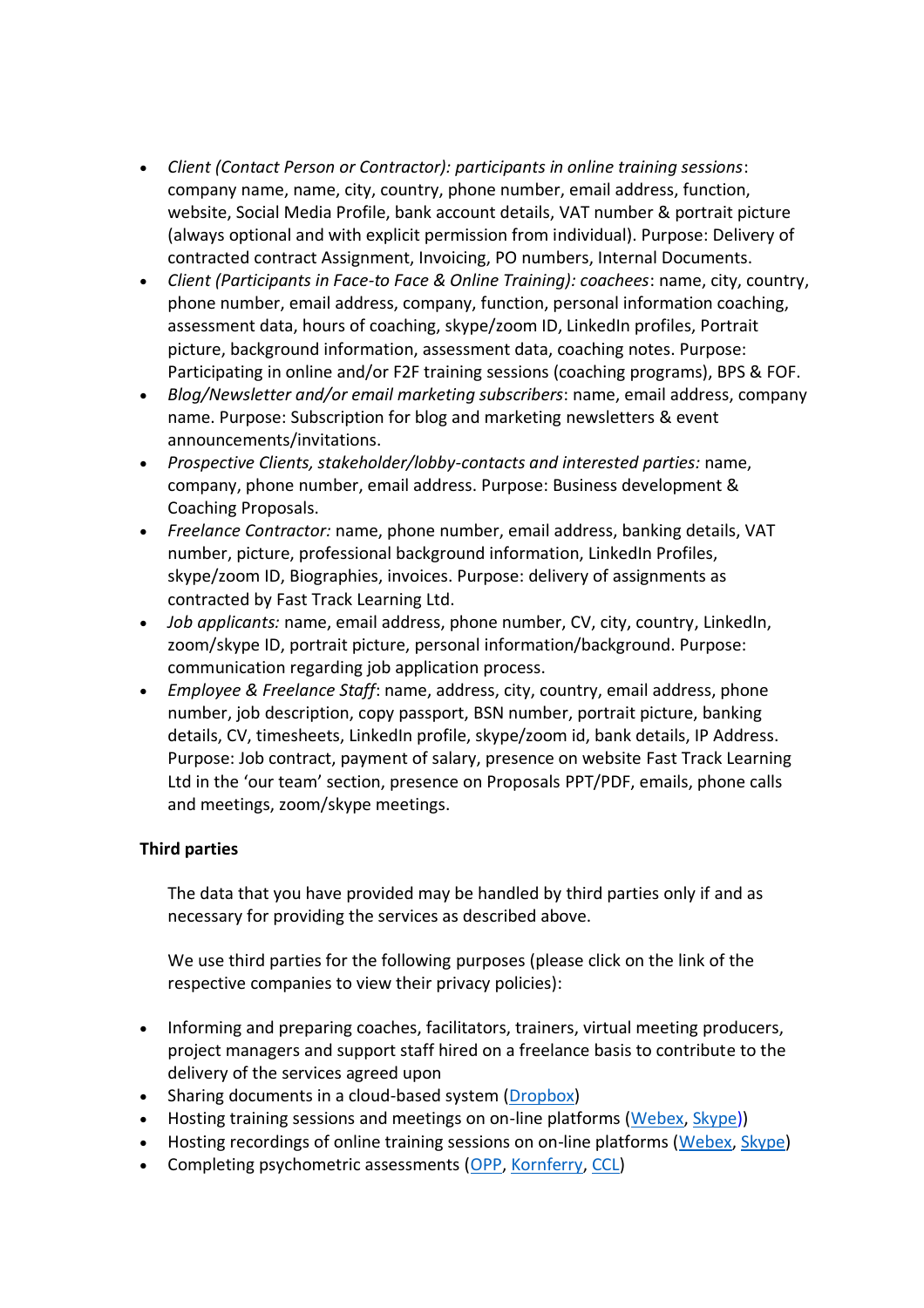• Handling our financial administration (A Butnick & Co)

In addition:

- We never share personal data with individuals with which we have no processor agreement.
- We only work with third party companies that are compliant with EU laws and regulations under the GDPR.
- We don't hand over your personal data to third parties for other purposes than they were collected for, without your explicit permission.

### **Storage terms**

Fast Track Learning Ltd will store your personal data no longer than is absolutely necessary for the purpose that the data was provided for, unless you have given us your explicit permission.

#### **Security**

We have taken appropriate organizational and technical measures to ensure the security of your personal data and protect your data from unlawful obtainment or use.

These measures include:

- All persons that act under Fast Track Learning Ltd's responsibility that are in contact with your personal data are kept to a strict nondisclosure policy regarding your data via a signed contract which includes a confidentiality clause.
- The staff that have access to your personal data are kept to an absolute minimum; only those that need the access to be able to provide you with the service your data was provided for, have access to it. Staff have no right to copy or use your data in any other way than for the purpose the data was provided for.
- All our contracted employees and contracted freelancers are obliged to secure their workstation(s), laptop(s) and phone(s) that have access to your data with a password.
- All of our contracted employees and freelancers are bound to use a username and password to login to our systems in which personal data is stored.
- The request for and use of personal data is kept to a minimum whenever possible. For example, on-line surveys will be kept anonymous unless it is essential to request the respondent's name and/or other personal information in order to provide you with the service your data was provided for.
- We regularly test and evaluate our security measures.
- All of our contracted employees and freelancers are well informed on the importance of compliance with the GDPR and are instructed to always treat your personal data with great care.